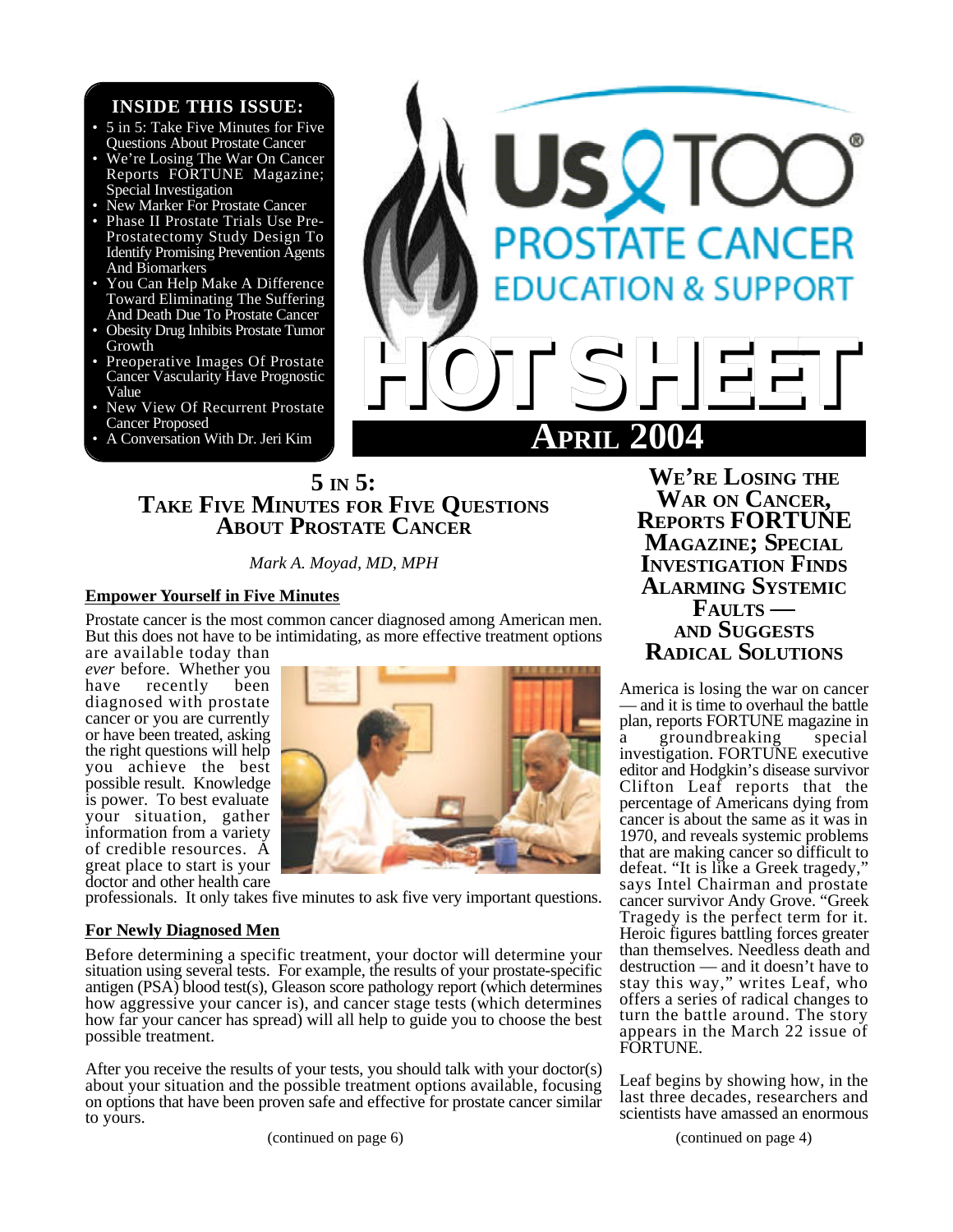# **PROSTATE CANCER PATIENT SUPPORT 1-800-80-***US TOO US TOO* **INTERNATIONAL**

# **US TOO PUBLICATIONS**

In addition to the Hot Sheet, *Us TOO*also publishes a FREE e-mail based news service providing updates on the latest prostate cancer related news. To subscribe or link to the archives simply visit the *Us TOO* Website: www.ustoo.org

News items contained in all *Us TOO* publications are obtained from various news sources and edited for inclusion. Where available, a point-of-contact is provided.

All references to persons, companies, products or services are provided for information only, and are not endorsements. Readers should conduct their own research into any person, company, product or service, and consult with their loved ones and personal physician before deciding upon **any** course of action.



# **NEW MARKER FOR PROSTATE CANCER FOUND**

Testing for a protein called EPCA that signals the early presence of prostate cancer could help doctors detect the disease up to five years sooner than it can now be diagnosed.

That good news is reported in the March issue of the Journal of Urology.

EPCA is a marker protein that indicates the earliest cell changes that occur during cancer development.

The study authors suggest that testing for EPCA could serve as an adjunct to the current diagnostic approach repeat needle biopsies — used for men with elevated prostate-specific antigen (PSA) levels. PSA is a substance released by the prostate gland that can be detected in blood. PSA is commonly used to check for signs of prostate cancer and other prostate problems.

"One of the problems with testing for levels of PSA as an indicator of prostate cancer is that PSA levels often fluctuate up and down, making it difficult to know for certain whether a man has prostate cancer without performing multiple biopsies over<br>time," study author Robert study author Robert Getzenberg, a professor of urology, pathology and pharmacology at the University of Pittsburgh School of Medicine, says in a prepared statement.

"By testing for EPCA in men with high levels of PSA, we may be able to detect the presence of prostate cancer earlier, before it is discoverable by biopsy, saving patients the fear and stress of repeat procedures and enabling us to treat the disease sooner," Getzenberg says.

He and his colleagues compared 29 tissue samples from men with prostate cancer who had initial negative biopsies with tissue samples from 27 healthy men. They found the samples from the negative biopsies of men who were later diagnosed with prostate cancer expressed EPCA. They did not detect EPCA in the biopsy sample of men who remained

free of prostate cancer.

The study also found EPCA wasn't confined to the tumor in men with prostate cancer. The protein was also expressed throughout the prostate. That indicates that EPCA may be useful as a prognostic marker for prostate cancer.

Researchers are now conducting a multi-center study to further assess EPCA and its potential use as a biomarker for prostate cancer.

# **PHASE II PROSTATE TRIALS USE PRE-PROSTATECTOMY STUDY DESIGN TO IDENTIFY PROMISING PREVENTION AGENTS AND BIOMARKERS**

*NCI Cancer Bulletin February 10, 2004*

A short window of opportunity between the histologic diagnosis of prostate cancer and definitive treatment (prostatectomy) is being used in several phase II prostate cancer trials to identify promising prevention agents and biomarker end points. The goal is to obtain key information about the effects of novel study agents on intermediate end point biomarkers (IEBs) and about the distribution of the agent in prostate tissue.

Because prostate cancer has a long natural history, IEBs such as serum markers (e.g., prostate-specific antigen [PSA]), histopathological markers, or tissue-based markers are used to find preliminary evidence of efficacy or biologic activity in phase II trials. Evaluation of these agents may lead to the next generation of phase III chemoprevention trials for prostate cancer.

In this "pre-prostatectomy" trial design, men with early-stage prostate cancer are randomly assigned to receive the study agent or placebo for about 3 to 6 weeks between a diagnostic biopsy and a prostatectomy. Investigators have direct access to prostatic tissue from

*US TOO PROSTATE CANCER EDUCATION & SUPPORT* **HOTSHEET APRIL 2004 P. 2**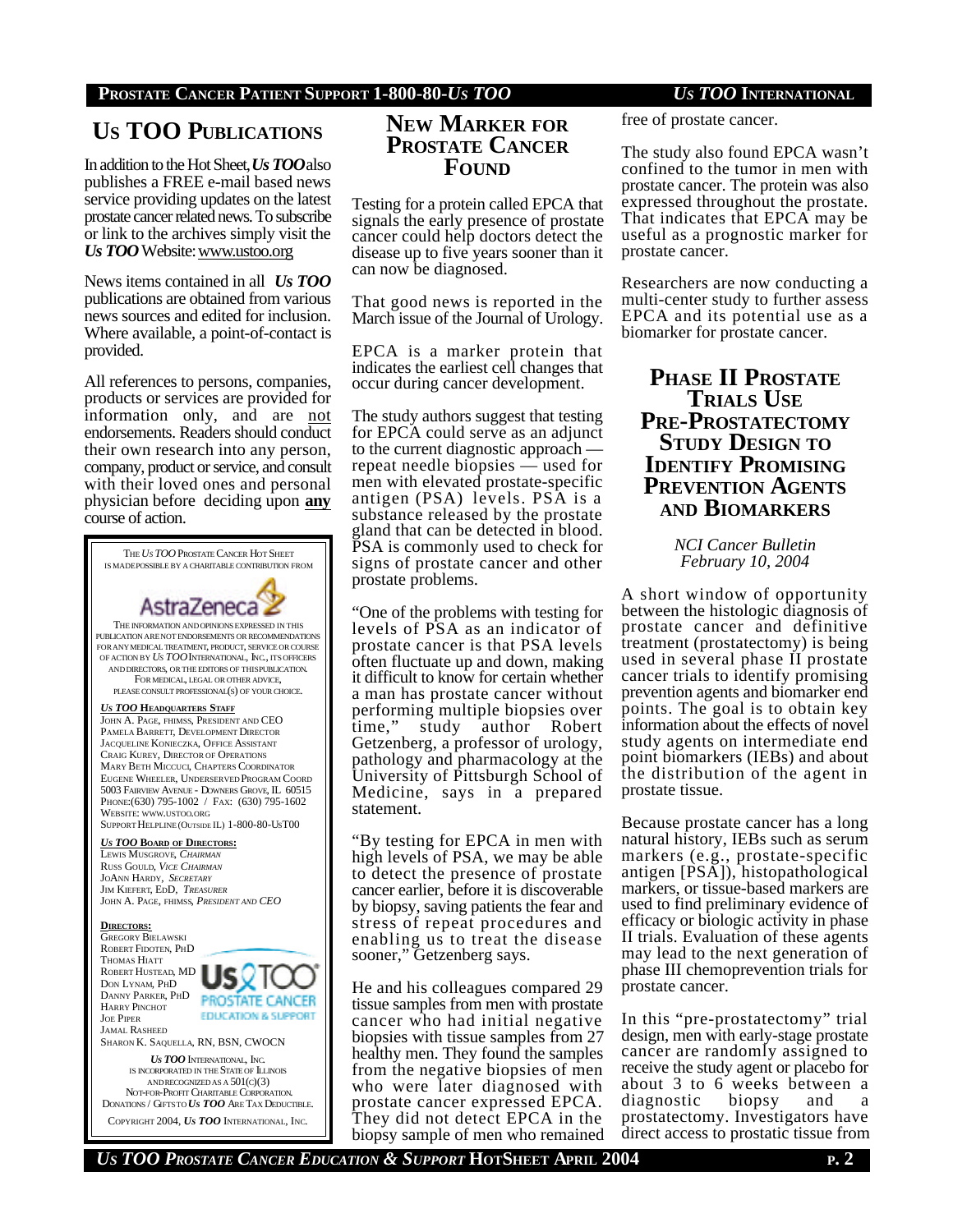## *US TOO* **INTERNATIONAL VISIT US ON THE INTERNET AT WWW.USTOO.ORG**

transrectal ultrasound (TRUS) guided biopsies and the entire gland following surgery, to systematically assess the biologic activity of agents in the target organ.

This clinical model has the advantage of allowing rapid screening of agents in relatively small, randomized, placebo- controlled pilot trials with 60 subjects or less and that are conducted within the standard of care of patients scheduled for radical prostatectomy, according to Dr. Ronald Lieberman, program director in NCI's Division of Cancer Prevention (DCP) Prostate and Urologic Cancer Research Group.

A variety of agents are being tested with this phase II trial design, including androgen receptor antagonists, antiinflammatory agents (selective COX-2 inhibitors), vitamin D analogs, and micronutrient antioxidants. (See table.)

observation alone prior to prostatectomy.

Toremifene is the lead chemopreventive agent being developed by GTx, Inc., a Tennesseebased biotechnology company that focuses on men's health issues and is collaborating with DCP on this phase II study. Dr. Joel Nelson, principal investigator for the toremifene study at Hillman Cancer Center at the University of Pittsburgh Cancer Institute, noted that studies using this trial design are examining human tissues after defined exposure to a chemopreventive agent. The 4- week to 8-week lag time from diagnosis of prostate cancer until surgery provides a "unique window of opportunity to examine alterations in the prostate after exposure," he said.

Assuming that a chemopreventive agent will induce alterations after short exposure, the strategy is to

selenium and vitamin E, recruiting 48 patients in 18 months. (See "A conversation with…." on p8) The trial used the same regimen currently being used in the Selenium and Vitamin E Cancer Prevention Trial (SELECT) to see if researchers could identify potential surrogate end point biomarkers in that large study. The analysis is still ongoing.

Dr. Lieberman noted that the preprostatectomy clinical model provides a way to evaluate both the structure/ anatomy of the epithelial compartments (i.e., normal, precancer, and cancer) and the biology/function (specifically, the interface between the epithelium and stroma), which in turn allows investigators to assess the cellular, molecular, and biochemical effects of the experimental agent.

"Furthermore, effects on biomarker modulation can be correlated with

"The phase II pre prostatectomy cancer prevention trials are a practical and efficient way to determine whether the chemopreventive agent concentrates in a man's prostate and has a biologic effect there. This is an important step in selecting agents for more definitive prostate cancer prevention trials," said DCP director Dr. Peter Greenwald.

**Investigational Agents for Prostate Cancer Prevention Using Phase II Pre-Prostatectomy Trial Design** 

| Category                                      | Agent                  | Investigator                               |
|-----------------------------------------------|------------------------|--------------------------------------------|
| androgen receptor antagonists (antiandrogens) | bicalotamide           | Donald Urban, University of Alabama        |
| polyamine synthesis inhibitors                | <b>DFMO</b>            | Donald Urban, University of Alabama        |
| selective estrogen receptor modulators        |                        | Joel Nelson, University of Pittsburgh      |
| (anticstroughs)                               | toremifene             | Cancer Institute                           |
|                                               | vitamin E, selenium.   | Jeri Kim, M. D. Anderson Cancer Center     |
| micronutrient antioxidants                    | lycopene.              | N.B. Kumar, H. Lee Moffiti Concer Center   |
|                                               |                        | N.B. Kumar, H. Lee Moffitt Concer Center   |
| sov-derived agents                            | isoflavones, genistein | Omer Kueuk, Wayne State University         |
| anti-inflammatory selective COX-2 inhibitors  | celecovib              | Michael Carducci, Johns Hopkins University |
| vitamin D analogs                             | doxoroaloiferol        | George Wilding, Linversity of Wisconsin-   |
| novel proapoptotic inducers                   | sulindac sulfone       | Brad Leibovich, Movo Clinic.               |

One of these studies, for example, uses high-grade prostatic intraepithelial neoplasia (HGPIN) as a primary end point for toremifene. Since there is growing evidence that estrogens play a role in the development of prostate cancer, this study is evaluating the effects of toremifene, a selective estrogen receptor modulator. The trial is comparing the percent of HGPIN present in the radical prostatectomy tissue of patients with stage I or II adenocarcinoma of the prostate who were treated with toremifene orally once a day for up to 6 weeks, against the tissue of patients who received identify those alterations and extrapolate to a longer exposure, according to Dr. Nelson. This is significantly easier and more cost effective, particularly in this case when there are so many compelling chemopreventive agents. But the challenges of the model, using alterations in tissues as evidence for chemoprevention, remain unproven, he noted. The studies are clearly hypothesis generating, yet they must start somewhere, he stressed.

Dr. Jeri Kim, assistant professor in the Department of Genitourinary Medical Oncology at The University of Texas M. D. Anderson Cancer Center, completed the first phase II trial using this model to study changes in histology, proliferation, apoptosis, angiogenesis, and specific molecular targets related to the presumptive mechanism of action(s) of the agent," Dr. Lieberman added.

Evaluating agents for prostate cancer prevention is a major DCP research focus. For instance, the SELECT study has been enrolling a record number of participants to determine if these two dietary supplements can protect against the clinical diagnosis of prostate cancer and the phase III Prostate Cancer Prevention Trial (PCPT) has shown that finasteride can reduce the chances of getting prostate cancer by nearly 25 percent. *(Also see "A conversation with Dr. Jeri Kim" on p8)*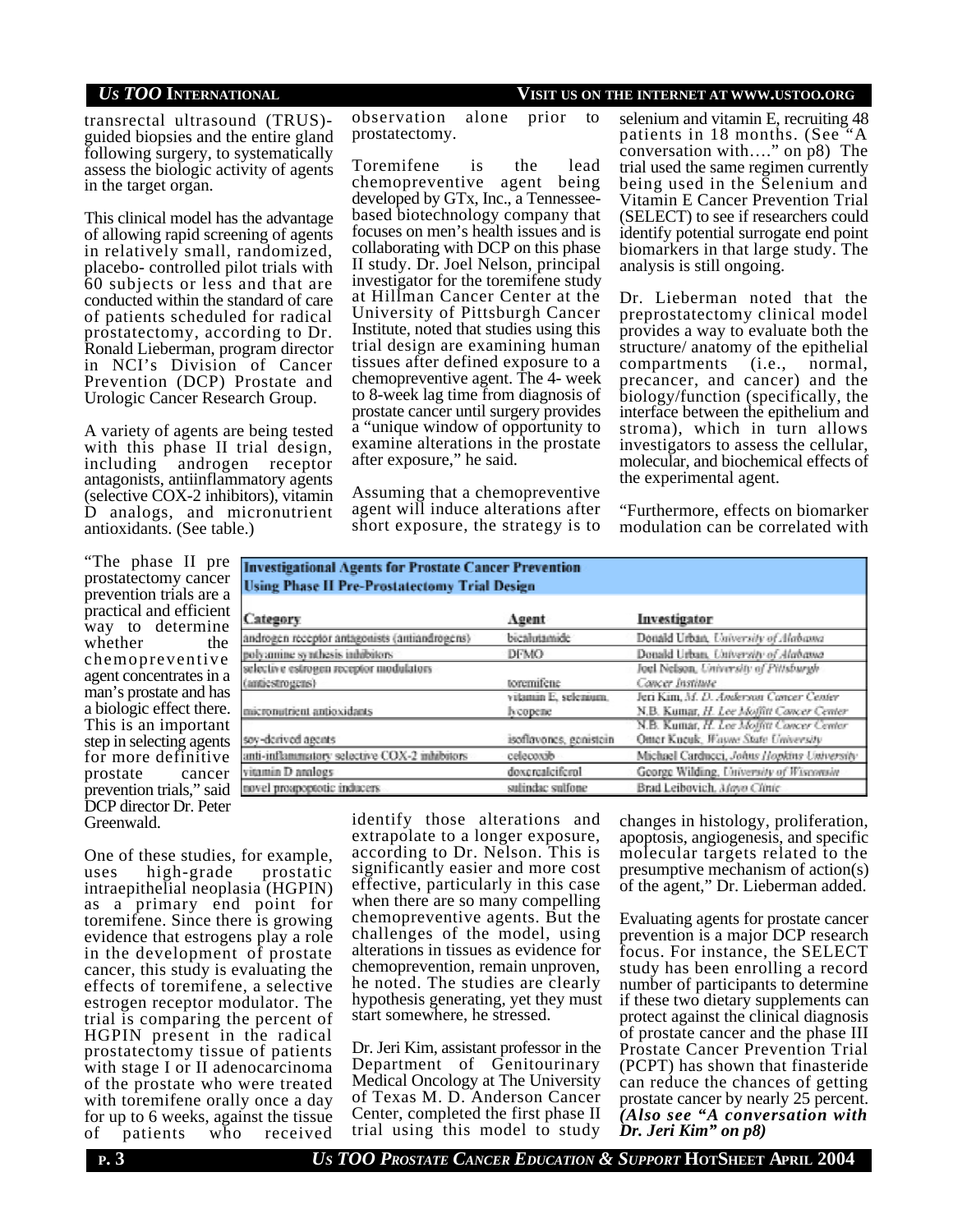# **WE'RE LOSING THE WAR ON CANCER** (continued from page 1)

amount of knowledge essential to the war on cancer. But after three months of intensive meetings with leading cancer specialists and top officials throughout the country, Leaf reports that a dysfunctional "cancer culture" has made the search for knowledge "an end unto itself rather than a means to an end." The result is a research and grant culture focused on finding the tiniest improvements to treatment rather than genuine breakthroughs.

Cancer research's focus on shrinking tumors in fatally ill patients is Leaf's most revealing example of this systemwide failure. The bulk of research money and energy is spent on this goal and not on understanding and arresting the process of metastasis — which kills an incredible 90% of patients. In fact, according to a FORTUNE examination of National Cancer Institute grants going back to 1972, less than 0.5% of study proposals focused on metastasis. Of nearly 8,900 NCI grant proposals awarded last year, 92% didn't even mention metastasis. Consequently, Leaf reports, "Pharma companies don't concentrate on solving the problem of metastasis (the thing that kills people); they focus on devising new drugs that shrink tumors (the things that don't)."

Leaf also points to the preclinical model for drug testing and development, which depends on lab mice, as another major flaw in the war on cancer. According to scientists, these models have very little predictive power for the treatment of human disease. Despite genetic and organ-system similarities, humans and mice have key differences in physiology, tissue architecture, metabolic rate, immune system function and molecular signaling. Tumors in mice can't mimic cancer's most maddening trait in humans, its quick-changing DNA — a characteristic that leads over time

to staggering complexity in the most deadly tumors. And there is a very real possibility that reliance on this flawed model has caused researchers to pass over drugs that would work on humans.

"A fundamental problem which remains to be solved in the whole cancer research effort is that the preclinical models of human cancer, in large part, stink," Robert Weinberg, MIT biology professor and winner of the National Medal of Science tells FORTUNE.

All these failures come to a head, says Leaf, in the clinical trial — a rigidly controlled, three-phase system for testing new drugs and other procedures in humans. "The process remains the only way to get from research to drug approval and yet it is hard to find anyone in the cancer community who isn't maddeningly frustrated by it," he reports.

In the end, Americans have spent — through taxes, donations and private  $R&D$  — approximately \$200 billion to fight cancer since the war on cancer began in 1971. Yet even as research and treatment have intensified, cancer's annual death toll has risen 73% — over one and a half times the growth of the U.S. population. By contrast, deaths from heart disease and stroke have slowed dramatically.

The FORTUNE report concludes with a proposal for a radical overhaul in how America fights the war on cancer, including a transformation in the way the NCI funds research, a consolidation of the federal war chest into one bureaucracy, from five; and an overhaul of the FDA drug-testing and approval process. "For the nation to finally turn the tide in this brutal war, however, we have to collectively change the culture of the cancer community to one that embraces a coordinated assault on this disease," concludes Leaf. "Science now has the knowledge and the tools; we need to act."

# **YOU CAN HELP MAKE A DIFFERENCE TOWARD ELIMINATING THE SUFFERING AND DEATH DUE TO PROSTATE CANCER**

Dr. Andrew von Eschenbach, Director, National Cancer Institute of the National Institutes of Health has asked for your opinion. This is what he has asked:

For more than 30 years, we have been dreaming about eradicating cancer, while becoming progressively more frustrated by witnessing the toll that cancer takes. But we have stayed the course, and through our continued commitment of financial and intellectual capital, cancer is no longer mysterious. We have new insights into its vulnerability.

We want to encourage you to provide input on any area in which you have knowledge, expertise or interest. We hope your suggestions will include responses to questions such as the following:

- Where within this myriad of priorities and initiatives, are the most compelling opportunities for advancing toward our Challenge Goal?
- Where are the largest research gaps within these priority areas that, if not filled, will prevent us from achieving our Goal?
- If we cannot do it all, which efforts will be the most critical for moving toward our Goal?
- What are some innovative ways in which we can increase synergism and leverage limited resources along the way to achieving out Goal?

Today, we still may not be able to "cure" cancer, but we can<br>now implement a implement a comprehensive strategy to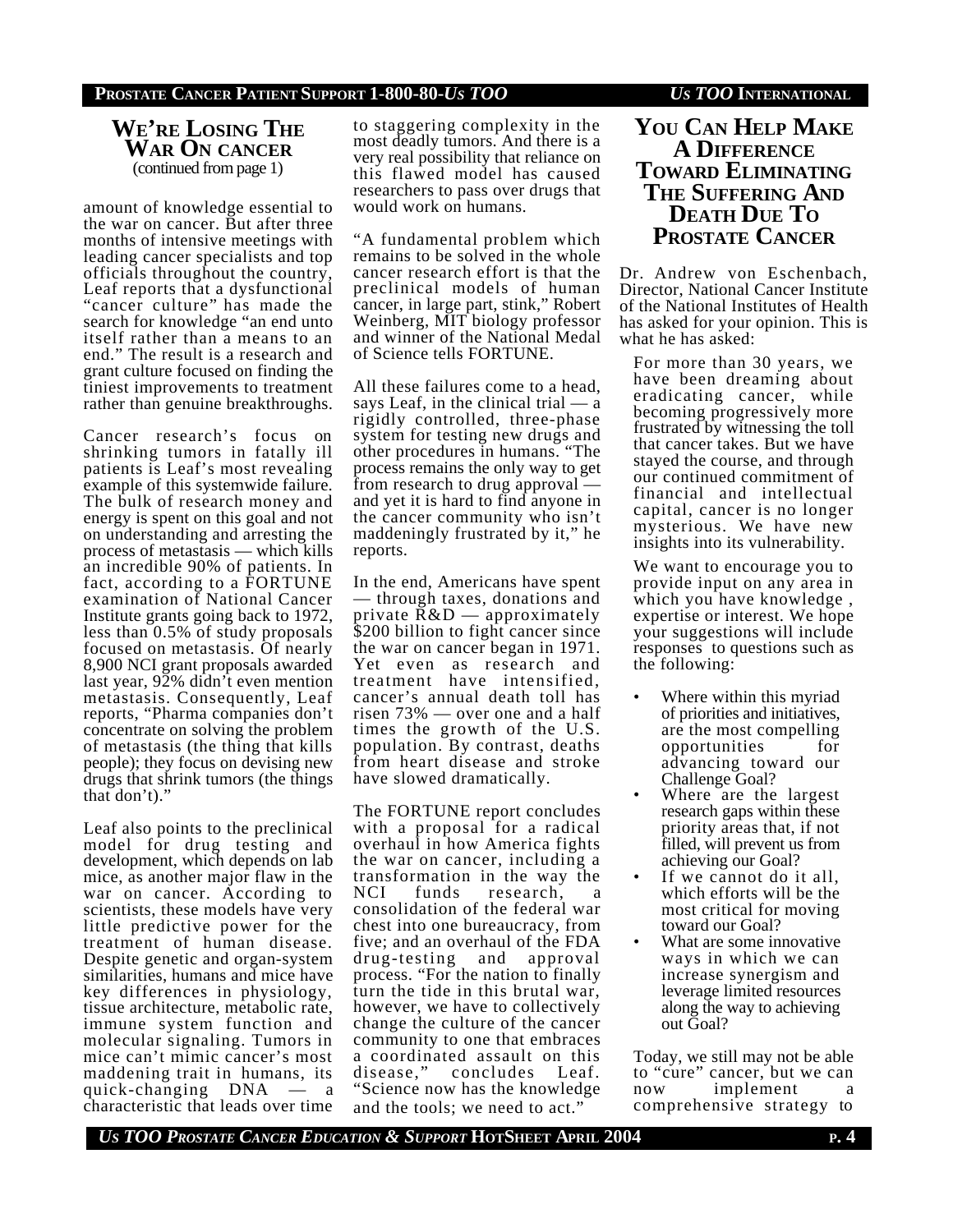preempt the onset and progression of the disease. Where previously we have failed, we can now succeed, not in the elimination of cancer but in the elimination of the outcomes of cancer - the suffering and death. To achieve this, we must plan for success. So, as director of the National Cancer Institute, I have issued a challenge: to eliminate the suffering and death from cancer, and to do so by 2015.

There is an initiative to identify public health and medical interventions that prevent, detect and predict cancer, and to promote the rapid and full adoption of these measures for the benefit of all. Another initiative is focused on overcoming the unequal burden of cancer that is borne by various population groups in our nation.

Finally, and most importantly, I will be releasing drafts of these initiatives early in 2004 and asking for input from the entire community. Together, we will find the common ground necessary to reach the challenge goal. A world in which the burden of cancer has been eliminated is no longer a dream; it is a vision taking shape as a plan. Let's work together to make that plan a reality.

## *Andrew C. von Eschenbach, M.D. Director, National Cancer Institute*

### **Respond by email not later than April 16, 2004 to bypassreview@mail.nih.gov**

RE: NCI Challenge Goal to the Nation:

### "Eliminating the suffering and death due to cancer by 2015"

As a knowledgeable prostate cancer survivor, the following are my suggestions on what it will take to help reach the NCI Challenge Goal:

# **(INSERT YOUR IDEAS HERE!)**

Here are three sample suggestions from Bill Blair, Chair of the Us TOO Scientific Advisory Panel of the types of activities that might be proposed in response to Dr. von Eschenbach's request:

- 1. Explore the role of dietary modifications for cancer prevention, promotion and progression with publication of guidelines for the patient population.
- 2. Evaluate the efficacy of Herbal supplements that are percieved<br>by Cancer patients as patients as beneficial,ie PCPlus,Prostasol, Xyflamend etc.
- 3. Create a "Blue Ribbon" panel of experts made up of expert scientists, physicians and knowledgable patients to determine which of the many options available will meet the criteria for reduction of suffering and death in the immediate future with communication of their findings to the public.

# **OBESITY DRUG INHIBITS PROSTATE TUMOR GROWTH**

The Burnham Institute's Jeffrey Smith, Ph.D., has discovered that orlistat, commonly prescribed as an anti-obesity drug, has a positive sideeffect: it inhibits cancer growth. Dr. Smith made this discovery using an activity-based proteomics screening technique developed in his laboratory that makes it possible to identify active targets and simultaneously screen for their inhibitors. These results are published in the March 15 issue of Cancer Research.

The metabolism of a tumor cell is different from its normal counterpart cell. Scientists have long suspected that metabolism is connected to tumor progression. Dr. Smith and coworkers designed a proteomics screen based on monitoring the activity of a family of enzymes-serine hydrolyases-involved in metabolism. They used their screen to compare

# *US TOO* **INTERNATIONAL VISIT US ON THE INTERNET AT WWW.USTOO.ORG**

normal prostate cells with prostate cancer cells and discovered that the prostate cancer cells are affected by an increased activity of fatty acid synthase. Fatty acid synthase is the enzyme that converts dietary carbohydrate to fat.

The screen also identified orlistat, marketed by Roche as XenicalT, as an inhibitor of fatty acid synthase.

These discoveries, made in vitro, held true when tested in mice. When they administered orlistat to mice bearing prostate tumors, the Smith laboratory discovered that the drug was able to inhibit tumor growth. Further experiments confirmed that orlistat has no effect on normal prostate cells and no apparent side effects in the mice; it acts specifically on fatty acid synthase.

Additional screening of breast cancer and colon cancer cells revealed that fatty acid synthase activity is upregulated in these tumors, as well, presenting the possibility of designing new treatments for these cancers based on inhibiting the enzyme's activity with orlistat or a new drug based on orlistat's inhibitory activity.

Orlistat was originally developed as an inhibitor of pancreatic lipase. Pancreatic lipase is a member of the same enzyme family—the serine hyrdolases-used in Smith's screening. It is involved in processing of fats in the digestive tract, which is how the drug prevents adsorption of dietary fat.

The method developed by Dr. Smith represents a quantum leap in drug discovery. So-called "activity-based" proteomics screening is a new frontier in medical research, based on applying information gleaned from the human genome project. The ability to compile a comprehensive profile of a potential drug's activities, revealing unintended activities along with the intended behaviors targeted by the drug, offers a systematic way to simulate how a drug will work, before it is actually tested in animals and humans.

Given the time and cost inherent in developing new treatments, activity-

**P. 5** *US TOO PROSTATE CANCER EDUCATION & SUPPORT* **HOTSHEET APRIL 2004** (continued on page 7)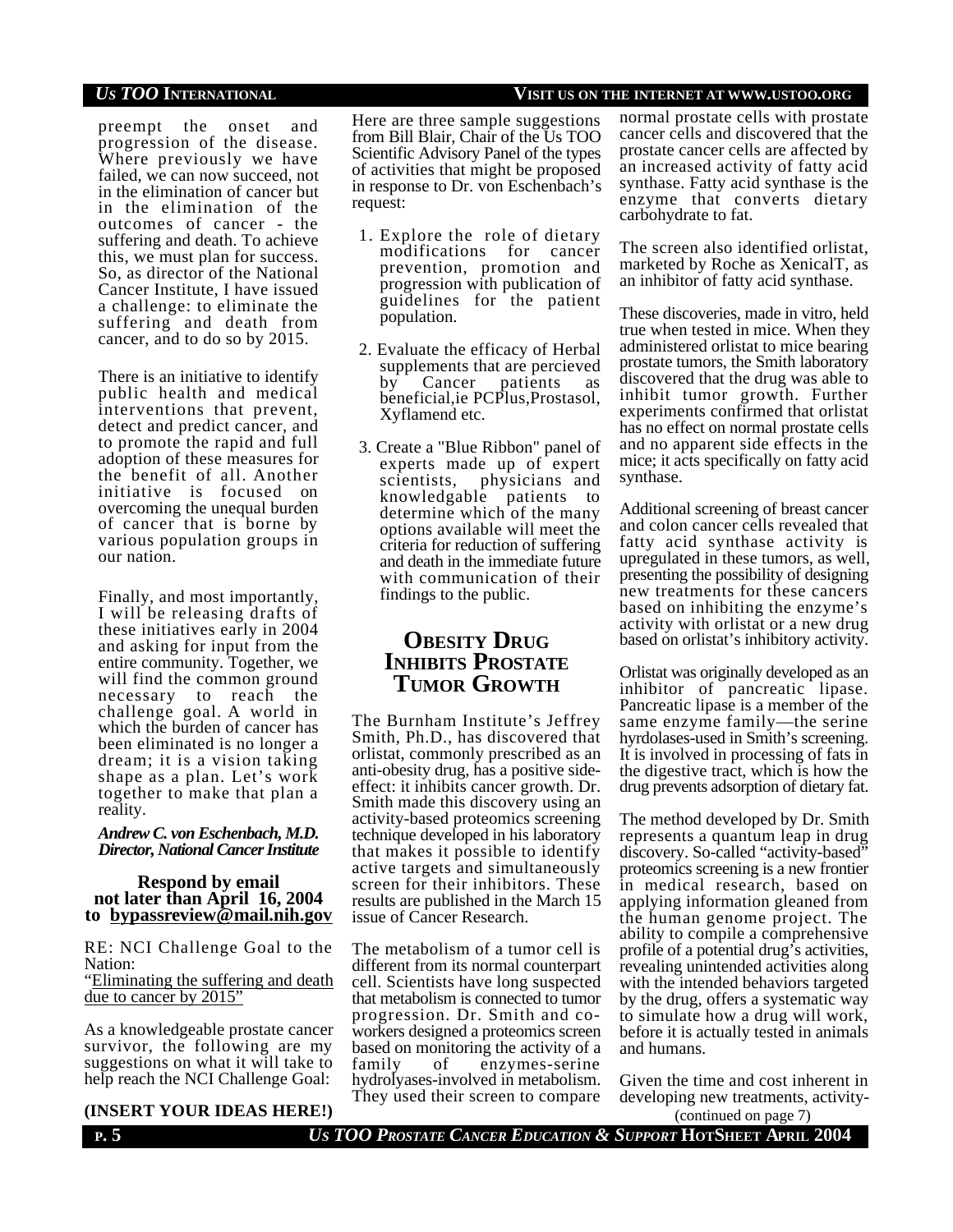## **PROSTATE CANCER PATIENT SUPPORT 1-800-80-***US TOO US TOO* **INTERNATIONAL**

**FIVE MINUTES FOR FIVE QUESTIONS** (continued from page 1)

#### **Question 1: What types of treatments are available for prostate cancer?**

You and your physician will determine the best options based on a number of considerations, including the progression of your disease. Alternatives include:

Surgery — The goal of surgery is to remove the cancer. There are several different surgical options, appropriate for different stages of prostate cancer.

Radiation – Radiation therapy involves exposing cancer cells to high doses of radiation with the goal of killing the tumor. Two types of radiation (brachytherapy and external beam radiation) are most typically used to kill prostate tumors. External beam radiation therapy treats the prostate and other selected tissues with a carefully targeted beam of radiation administered from machines outside the body. Refined focus is even more available with 3- D Conformal Technique and Intensity Modulation (IMRT) radiation therapies. With brachytherapy, tiny radioactive seeds (each about the size of a grain of rice) are implanted into the prostate through a surgical procedure. Other less widely available types of radiation therapy – such as proton beam – may also be available to treat your prostate cancer.

Hormonal Therapy — Decreasing the production of testosterone slows cancer growth. This is the first line of treatment for patients with advanced prostate cancer and for those whose cancer has not responded to curative treatment options (radiation, surgery, etc…) Drugs called luteinizing hormonereleasing hormone agonists (LH-RHa) are prescribed to shrink the tumor, slow the spread of cancer and to alleviate symptoms. Antiandrogen drugs are also used to block the small amount of testosterone produced by the adrenal glands.

Chemotherapy – Chemotherapy is a common term used to describe

cytotoxic drugs known to destroy cancer. These drugs typically target and destroy cells that divide rapidly, traits that define some cancerous cells but also some healthy ones. To destroy cancer cells while minimizing the harm to healthy ones, the drugs are carefully controlled in dosage and frequency. As with most therapies, chemotherapy also has some specific side effects which you should discuss with your doctor.

Cryotherapy / Cryoablation – The goal of 'Cryo' is destroying them – through the placement of several ultrasound-guided probes into the prostate and 'freezing' the prostate gland and surrounding tissues.

Watchful Waiting — Careful observation without other immediate treatment may be an appropriate option for men with less aggressive, typically slowly growing tumors.

#### **Question 2: What are the side effects and risks associated with these treatment options?**

Again, you and your doctor should discuss treatments that make sense for your situation. Ask about the specific advantages and disadvantages of all potential treatments. This should include side effects and other possible complications, how often they occur and if they can be effectively treated and how. Therapies for many side effects are widely available. In some situations your doctor may recommend combining treatments. If this is the case, you should always ask about the combined advantages and disadvantages of using more than one treatment.

### **Question 3: Is my current treatment making progress against my prostate cancer?**

Ask your doctor if your current treatment is working or producing the expected results. If not, why? Has your cancer progressed or returned / recurred? Relying on treatments with a long history of being safe and effective against prostate cancer – and being sure to follow the treatment plan that you and your doctor have developed - can be a strong defense against the disease. Also be sure that you keep your physician informed of any medications you may be taking – including over-the-counter products and dietary supplements, and consider modifying your diet and exercise to a more 'heart healthy' program which can also benefit your fight against prostate cancer.

### **Question 4: Why are you considering changing therapies / treatments for me?**

During or after your treatment, including hormonal therapy, your doctor may recommend changing or adding something else to your therapy. It is very important that you understand exactly why she or he is offering this recommendation.

There are lots of reasons your doctor may recommend a different therapy or treatment option. It may be to avoid side effects of the current treatment, or cancer may have spread to a point that requires a change or addition to the current treatment. Some changes may be suggested because of the personal experience or preference of the doctor. Again, ask your doctor about the specific reasons for this new recommendation and remember that the final decision on any treatment plan is yours. You need to feel comfortable that you understand what your doctor hopes to accomplish with the new therapy that the current one is not giving you. What other side effects can be expected with this new treatment?

### **Question 5: How is this therapy – or even this medication - different from my current therapy?**

If your doctor recommends a change in your treatment plan, you should ask how this new treatment is similar to or different from your current one. Does it attack the prostate cancer in a different way? Are the side effects similar? What new side effects can be expected? What side effects can be reduced or eliminated? Your doctor may recommend a change such as going from radiation therapy to hormone therapy, or having radiation after surgery. However, your doctor may also recommend a not-so-obvious change, like simply changing the brand of your medication or the method in which it is administered. In every case you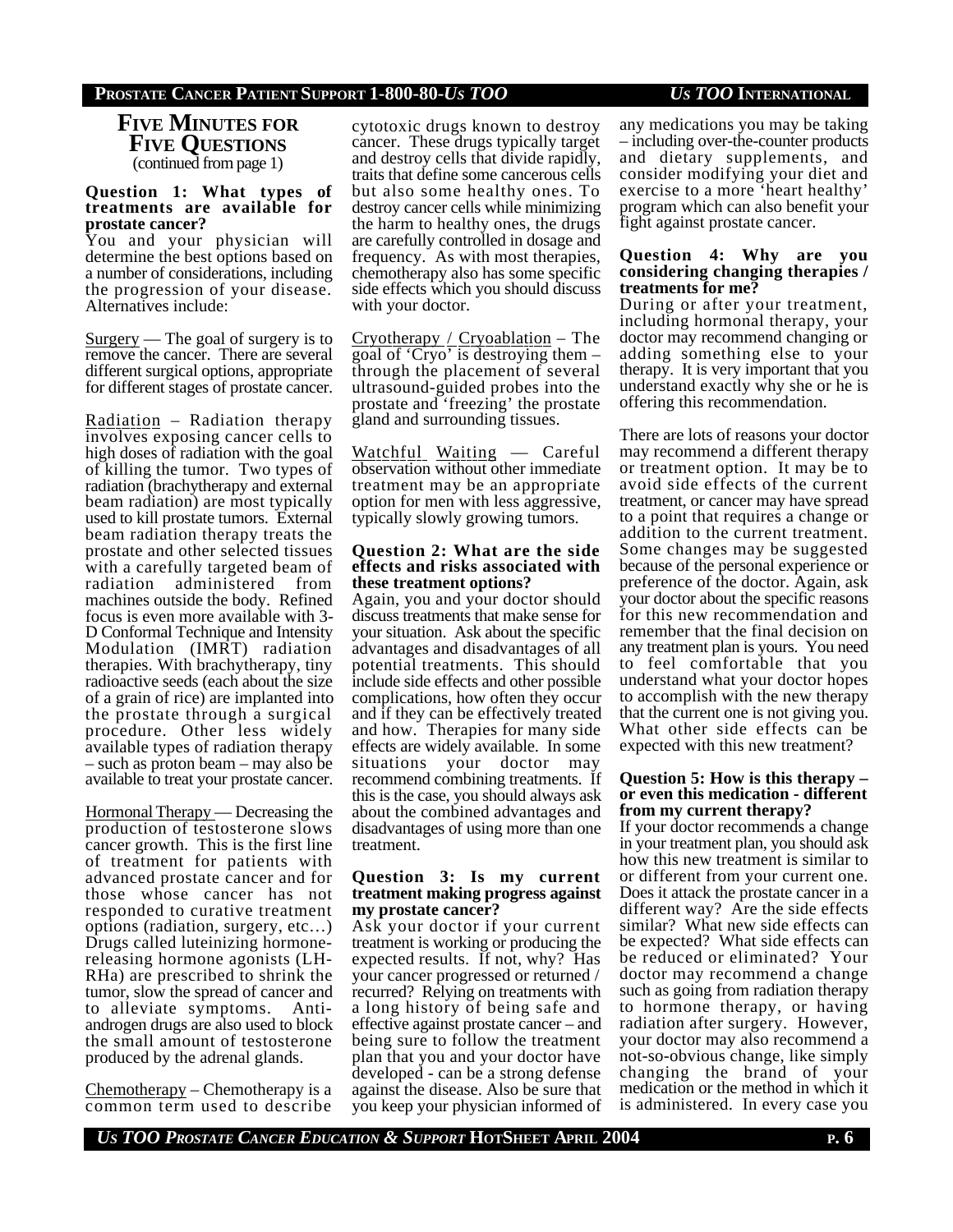## *US TOO* **INTERNATIONAL VISIT US ON THE INTERNET AT WWW.USTOO.ORG**

have a right – and a responsibility – to understand and approve the change and the impact it will have on your treatment - and your quality of life.

For an objective overview of commonly available treatment options and therapies please visit the Us TOO website: www.ustoo.org.

## **Putting It All Together and Moving Forward**

Remember, prostate cancer is treatable, and you ultimately are the person who controls your treatment decisions. While these five questions are a good start, don't limit yourself. You, your spouse or significant other along with your doctor are a team. Ask a lot of questions, even the difficult ones, to ensure you have the best chance of beating this disease. Remember – the final decision maker on the team is ultimately you, the patient. To best make that decision you need to be confident and well informed about the options and the reasons for the decisions being made. Make good use of your right to second opinions from expert specialists throughout your decision process.

## *Mark A. Moyad, MD, MPH*

*Phil F. Jenkins Director of Complementary / Preventive Medicine University of Michigan Medical Center-Dept of Urology 1500 East Medical Center Drive Ann Arbor, Michigan*

# **OBESITY DRUG & PCA** (continued from page 5)

based proteomics screening opens up a new route for finding effective treatments based on monitoring basic cell behaviors, such as metabolism or respiration.

Proteomics screening is an efficient way to determine proof of concept needed before a potential treatment can be refined for clinical trials: in a matter of weeks, Dr. Smith was able to glean the initial discovery that linked excessive fatty acid synthase activity with flawed metabolism in cancer cells, and identified orlistat as its inhibitor.

### "This discovery with orlistat has given us a very nice wedge with which we can go in and perturb tumor cells and ask the question, 'What are the active targets, what are the other changes that take place when you inhibit fatty acid synthase?'", says Dr. Smith, "and that will give us good insights into the mechanism, which we anticipate will reveal a whole swath of additional drug targets along this pathway. This is a big advance in the sense that we have an approved drug-approved for one indication—that has another target

Dr. Smith is Associate Scientific Director for Technology at The Burnham Institute and Associate Professor in the Institute's NCIdesignated Cancer Center.

and another potential disease

indication, prostate cancer."

Co-authors contributing to this study include Drs. Steven J. Kridel and Fumiko Axelrod, postdoctoral fellows at The Burnham Institute, and Dr. Natasha Rozenkrantz of Activix Biosciences in La Jolla.

This research was supported by grants from the National Cancer Institute and the Department of Defense's Prostate Cancer Program.

# **PREOPERATIVE IMAGES OF PROSTATE CANCER VASCULARITY HAVE PROGNOSTIC VALUE**

According to new research from Germany, "the aim of this study was to correlate quantitative dynamic contrast-enhanced MRI (DCE MRI) parameters with microvessel density (MVD) in prostate carcinoma. Twenty-eight patients with biopsyproven prostate carcinoma were examined by endorectal MRI including multiplanar T2- and T1 weighted spin-echo and dynamic T1 weighted turbo-FLASH MRI during and after intravenous Gd-DTPA administration. Microvessels were stained on surgical specimens using a CD31 monoclonal antibody."

"The MVD was quantified in hot spots by counting (MVC) and determining

the area fraction by morphometry (MVAF). The DCE MRI data were analyzed using an open pharmacokinetic two-compartment model," H.P. Schlemmer and colleagues, University of Heidelberg, University Hospital, Mannheim explained.

"In corresponding anatomic locations the time shift (Delta t) between the beginning of signal enhancement of cancer and adjacent normal prostatic tissue, the degree of contrast enhancement and the contrast exchange rate constant (k21) were calculated."

"The MVC and MVAF were elevated in carcinoma ( $p<0.001$  and  $p=0.002$ , respectively) and correlated to k21  $(r=0.62, p<0.001$  and  $r=0.80, p<0.001$ , respectively). k21-values of carcinoma were significantly higher compared with normal peripheral but not central zone tissue. Delta t was longer in high compared with low-grade tumors  $(p=0.025)$ ," scientists indicated.

"The DCE MRI can provide important information about individual MVD in prostate cancer, which may be helpful for guiding biopsy and assessing individual prognosis," researchers concluded.

Schlemmer and colleagues published the results of their research in European Radiology (Can pre-operative contrastenhanced dynamic MR imaging for prostate cancer predict microvessel density in prostatectomy specimens? Eur Radiol, 2004;14(2):309-317).

# **NEW VIEW OF RECURRENT PROSTATE CANCER PROPOSED**

Results of a study at Roswell Park Cancer Institute (RPCI) support taking a revised view of prostate cancer and how best to treat it.

Almost all advanced prostate cancer responds well at first to androgen deprivation therapy but the cancer recurs with a poor prognosis. This study suggests that these cases might need to be managed in a different way.

(continued on page 8)